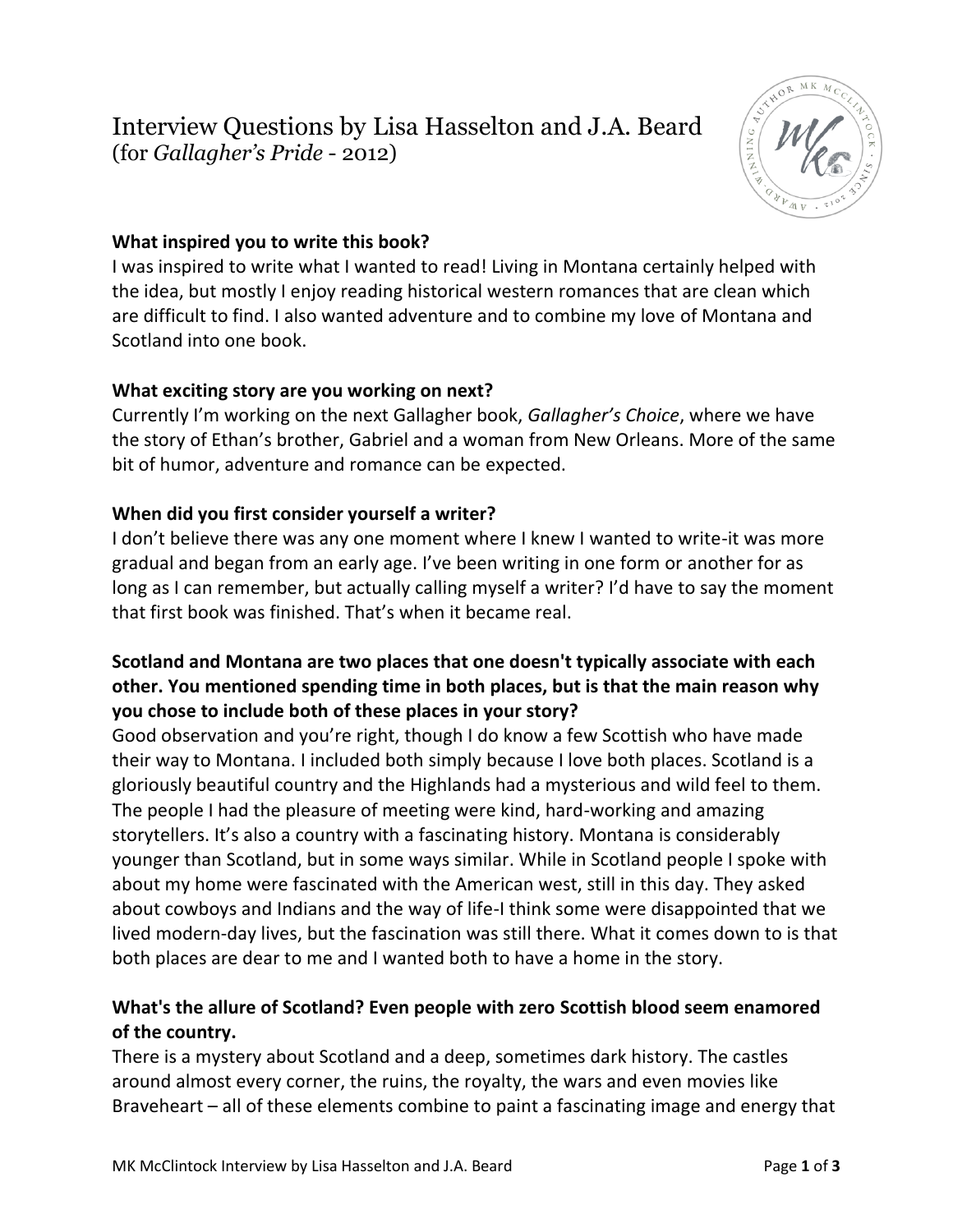draws one in. I remember feeling that energy the moment I stepped foot onto Scottish soil. Like so many countries whose history have spanned centuries, there is a sort of magic in the air. Scotland has also been portrayed as not only a barbaric country, but also a romantic one through movies and stories-both are strong elements. I will say that I believe the real Scotland is far more beautiful and interesting than anything portrayed in fiction or on screen.

#### **What, for you, defines the perfect romance hero?**

Personally, I prefer a hero with flaws. Perfection is overrated, especially in a hero. Yes, the element of a strong, capable character is essential to any hero, but I'd rather have a hero who shows us their less-than-perfect side. He doesn't get everything right. He might occasionally take a beating and he might even make mistakes-he's human. I also don't care for cookie-cutter heroes, meaning the same hero written over and over. I'd rather see a personality, whether charming or gruff, so long as he's an individual.

#### **What defines the perfect romance heroine?**

The same elements for the hero, at least in my mind, are essential to the heroine. I do enjoy a heroine who has to be rescued by our hero-that's a part of the adventure and romance, but she should also be strong of character. I enjoy a heroine who knows her own mind and doesn't necessarily define her life by the hero but rather allows him to complement who she is as an individual.

**It's no secret that romance, as a genre, has gotten steadily steamier over the years. Indeed, a few notable romance sites have even stated they are realigning their "heat" scales to better reflect that reality. Others have noted that the rise of certain specific sub-genres, such as the so-called "Bonnet books" (Amish/Mennonite romance) may be a reaction by certain segments of the romance reader population who are disappointed by a lack of cleaner offerings. Can you share your thoughts on all this?**  I do agree that romance books have indeed gotten steamier, but at the same time, even erotica was written hundreds of years ago; it has just become more accessible and more accepted. I've also noticed that 'heat' scales or content ratings have been placed on blogs that offer reviews (mine included) to warn readers about the level of steamy content. The main problem I see with this, is that one person's opinion of minor steam content may be completely different from another reader's opinion, so it's not always easy to judge a book by those steamy-meters. The sub-genres have definitely seen a rise, especially Christian-romance sub-genres because some readers want a guarantee of a clean book and they know that certain authors will always deliver that. I do believe that the population of readers looking for cleaner offerings will continue to grow and possibly faster than authors realize.